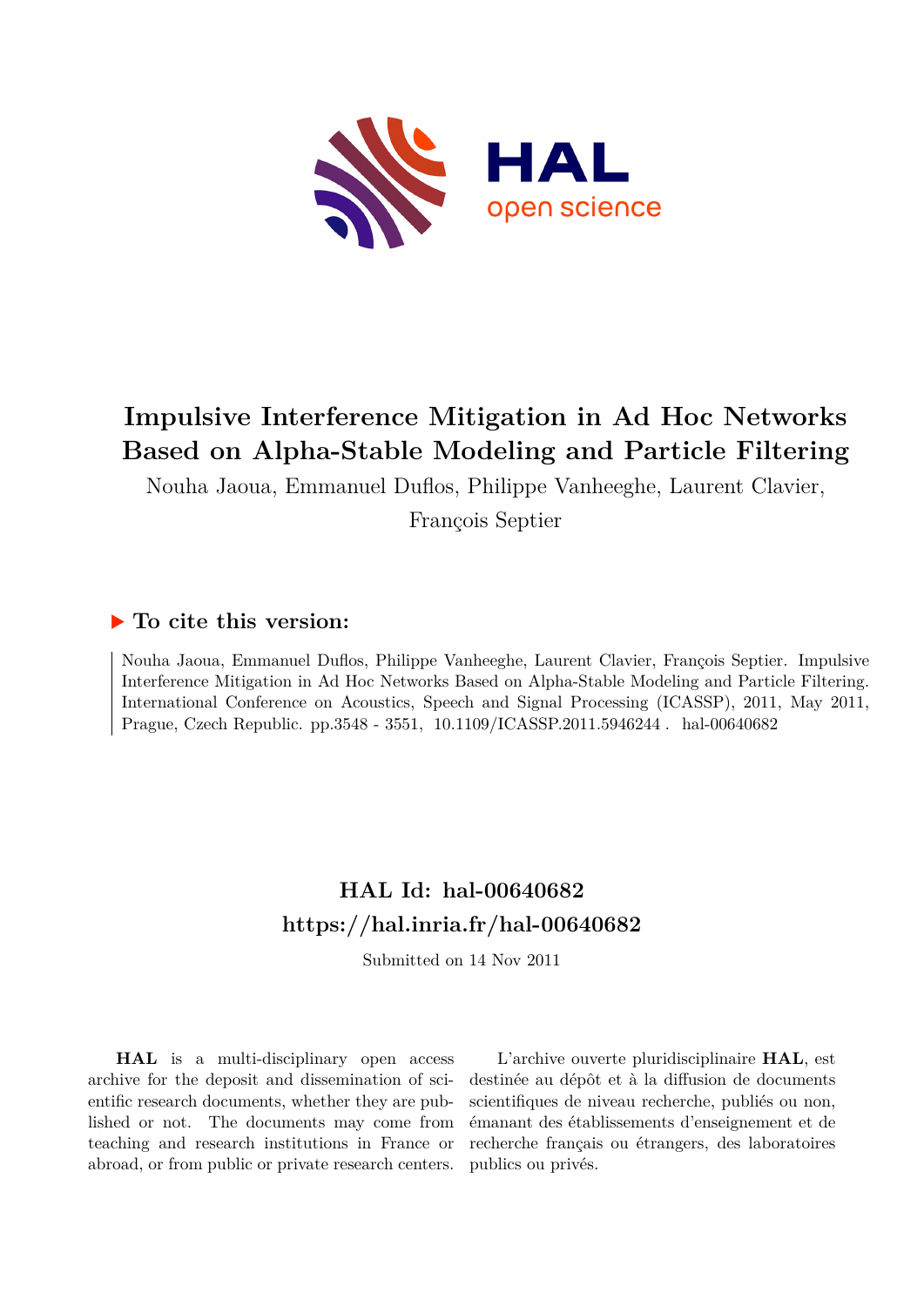### **IMPULSIVE INTERFERENCE MITIGATION IN** *AD HOC* **NETWORKS BASED ON ALPHA-STABLE MODELING AND PARTICLE FILTERING**

*Nouha Jaoua*<sup>1</sup> *, Emmanuel Duflos*<sup>1</sup> *, Philippe Vanheeghe*<sup>1</sup> *, Laurent Clavier*<sup>2</sup>*,*<sup>3</sup> *, Franc¸ois Septier*<sup>3</sup>

<sup>1</sup> LAGIS FRE CNRS 3303, Ecole Centrale de Lille, 59651 Villeneuve d'Ascq, France. <sup>2</sup> IRCICA FR CNRS 3024, Université de Lille 1, 59650 Villeneuve d'Ascq, France. 3 Institut TELECOM, TELECOM Lille 1, 59658 Villeneuve d'Ascq, France.

#### **ABSTRACT**

In this paper, we tackle the problem of interference mitigation in *ad hoc* networks. In such context, the multiple access interference (MAI) is known to be of an impulsive nature. Therefore, the conventional Gaussian assumption can not be considered to model this type of interference. Contrariwise, it can be accurately modeled by stable distributions. Here, this issue is addressed within an Orthogonal Frequency Division Multiplexing (OFDM) transmission link assuming a symmetric  $\alpha$ -stable model for the signal distortion due to MAI. For this purpose, we propose a method for the joint estimation of the transmitted multicarrier signal and the noise parameters. Based on sequential Monte Carlo (SMC) methods, the proposed scheme allows the online estimation using a Raoblackwellized particle filter.

*Index Terms***—** *ad hoc* networks, multiple access interference, sequential Monte Carlo methods,  $\alpha$ -stable distribution

#### **1. INTRODUCTION**

Sensor networks need to reduce the energy to sense and transmit data. Signal processing has a key role to play in order to minimize the transmission power necessary to ensure the required link quality and reliability. Interference in low power communications could however be a strong limitation. In *ad hoc* networks, capacities of relay and interference channels are not analytically known.

If recent works from Bresler *et al.* [1] have approximated such a capacity, the way to cope with interference is still an open question. The authors suggest some interference alignment scheme whereas Dabora *et al.* [2] propose to use relays to forward interference in order to properly remove it at the receiver and obtain an interference free link. However, in sensor networks, the hard constraints on consumption and cost make it difficult to implement those complex proposals.

We are then interested in exploiting the non Gaussian behavior of the interference in order to limit its effects. Indeed, the *ad hoc* configuration gives to the multiple access interference (MAI) an impulsive nature: the interfering pulses amplitude may importantly vary and the MAI is conditioned by the presence of strong interferers. Several works [3, 4] have proposed to use stable distributions to model it and a general mathematical framework was recently proposed by Win *et al.* in [5]. They show the theoretical validity of the stable approach for different situations in network interference, including *ad hoc* and cognitive radio. We also suggest that the *ad hoc* configuration gives the shape of the MAI distribution which is then accurately represented by symmetric  $\alpha$ -stable distributions [6].

In this paper, this modeling of interference is used in an OFDM transmission link and we try to reduce the signal distortion due to MAI. For this purpose, we propose a method for the joint estimation of the multicarrier signal and the noise parameters. The proposed scheme is based on Bayesian estimation using SMC methods. We propose a sequential approach although it is not necessarily justified in OFDM based transmission but we are here interested in the possibility to remove interference without adding delays in the signal processing and therefore in the transmission.

The paper is organized as follows: in section 2, we present some preliminary definitions regarding the  $\alpha$ -stable distribution and its properties. In section 3, we introduce the OFDM system's model and its state space representation. Section 4 is devoted to the description of the proposed particle filter (PF) to estimate both multicarrier signal and noise parameters. Simulation results are shown in section 5 and conclusions are drawn through section 6.

#### **2. STABLE DISTRIBUTIONS**

Stable distributions can be seen as a generalization of the Gaussian distribution in that sense that they are the only distributions to be stable in convolution, meaning that the sum of two  $\alpha$ -stable distributions is an  $\alpha$ -stable distribution. One difficulty is that they have no closed-form expressions for their probability density function (pdf) and cumulative distribution. They can be most conveniently described by their characteristic functions as follows [7]:

$$
\varphi(t) = \exp(i\mu t - \gamma |t|^{\alpha} [1 + i\beta sign(t)\omega(t,\alpha)]
$$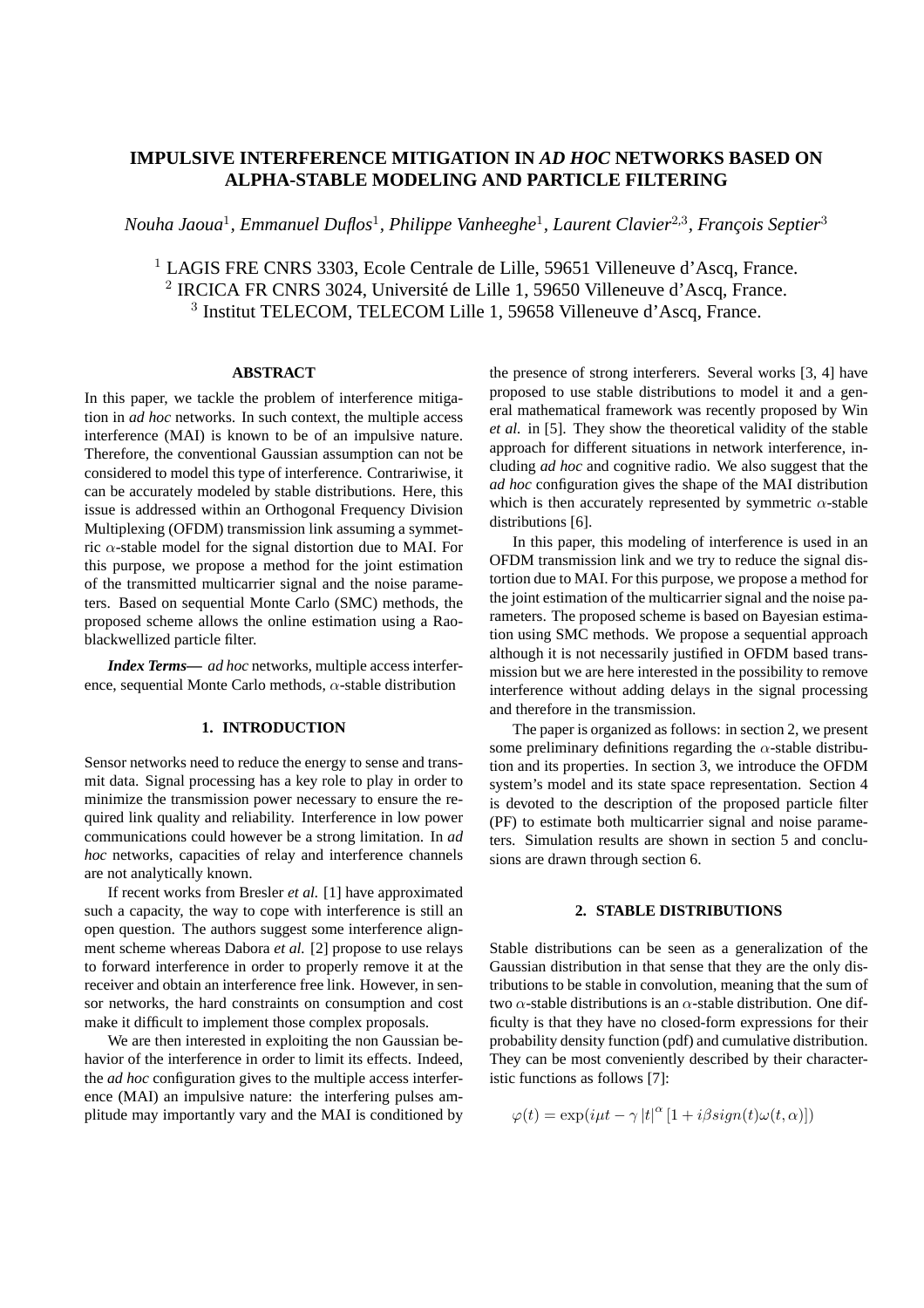where

$$
\omega(t,\alpha)=\left\{\begin{array}{ll} \tan\frac{\alpha\pi}{2},&\text{if}\quad\alpha\neq1\\ \frac{2}{\pi}\log|t|,&\text{if}\quad\alpha=1\end{array}\right.
$$

Thus, the stable distribution is completely determined by four parameters  $\alpha$ ,  $\beta$ ,  $\gamma$  and  $\mu$  where:

- $\alpha \in ]0,2]$  is the characteristic exponent. It measures the tails heaviness of distribution. A small value of  $\alpha$ will imply a considerable probability mass in the tails of distribution, while a value of  $\alpha$  close to 2 indicates more Gaussian type behavior.
- $\mu \in \mathbb{R}$  is the location parameter.
- $\gamma > 0$  is the scale parameter. It determines the spread of density around the location parameter  $\mu$ .
- $\beta \in [-1, 1]$  is the symmetry parameter. When  $\beta = 0$ , the distribution is symmetric about  $\mu$ .

To denote an  $\alpha$ -stable distribution with parameters  $\alpha$ ,  $\beta$ ,  $\gamma$ and  $\mu$ , we will use the following notation  $\mathcal{S}_{\alpha}(\beta, \gamma, \mu)$ . An  $\alpha$ -stable distribution is said to be standard when  $\gamma = 1$  and  $\mu = 0$ . For standardized stable distribution we will use the notation  $\mathcal{S}_{\alpha}(\beta)$ .

 $\alpha$ -stable distribution pdf can be obtained analytically only for a few particular cases:  $\alpha = 2$ , corresponding to the Gaussian distribution,  $\alpha = 1$  and  $\beta = 0$ , yielding the Cauchy distribution, and finally  $\alpha = \frac{1}{2}$  and  $\beta = 1$  for the Levy distribution.

#### **3. MODEL**

In this paper, we consider a dynamic state space model, widely used in communication, to represent OFDM systems [8].

The considered OFDM system is based on  $N$  subcarriers. The transmitted signal, composed of N samples  $s_t$  with  $t = 0...N - 1$ , is generated through an inverse FFT. Before transmission, a cyclic prefix of length  $N_{cp}$  is introduced in order to avoid intersymbol interference. The resulting signal is transmitted in a time varying frequency selective multipath channel with L paths.

We define the transmitted multicarrier signal vector as:

$$
S_t = \begin{bmatrix} s_t & \cdots & s_{-L+1} & \mathbf{0}_{1 \times (N+N_{cp}-t-1)} \end{bmatrix}^T
$$

where  $s_k = 0$  if  $k < 0$ .

The state equation of  $S_t$  can be written in the matrix form as follows:

$$
S_t = A_t S_{t-1} + B_t
$$

where the transition matrix  $A_t$  is defined as:

$$
\begin{bmatrix} \xi_t^T \\ \mathbf{I}_{(N+N_{cp}+L-2)} & \mathbf{0}_{(N+N_{cp}+L-2)\times 1} \end{bmatrix}
$$

with

$$
\xi_t^T = \begin{cases} \begin{bmatrix} \mathbf{0}_{1 \times (N+N_{cp}+L-1)} \end{bmatrix}^T, & \text{if } 0 \le t \le N-1\\ \begin{bmatrix} \mathbf{0}_{1 \times (N-1)} & 1 & \mathbf{0}_{1 \times (N_{cp}+L-1)} \end{bmatrix}^T, & \text{if } N \le t \le N+N_{cp}-1 \end{bmatrix} \end{cases}
$$

and  $B_t$  is a circular Zero-mean Gaussian noise vector with the covariance matrix

$$
E[B_t B_t^H] = \begin{bmatrix} \sigma_{b_t}^2 & 0 & \cdots & 0 \\ 0 & 0 & & \\ \vdots & & \ddots & \vdots \\ 0 & \cdots & & 0 \end{bmatrix}
$$

where

$$
\sigma_{b_t}^2 = \begin{cases} 1, & \text{if } 0 \le t \le N - 1 \\ 0, & \text{if } N \le t \le N + N_{cp} - 1 \end{cases}
$$

The received multicarrier signal  $r_t$  can be written as:

$$
r_t = H^T S_t + \rho_t u_t
$$

for  $t = 0...N + N_{cp} - 1$ , where H is the channel impulsive response

$$
H = \begin{bmatrix} h_0 & \cdots & h_{L-1} & 0_{1 \times (N+N_{cp}-1)} \end{bmatrix}^T
$$

Contrary to [8], we assume that  $u_t$  is a symmetric  $\alpha$ -stable noise

$$
u_t \sim \mathcal{S}_{\alpha}(0)
$$

Exploiting the mixture of normal representation of a stable distribution,  $u_t$  can be written as follows [9]:

$$
u_t = \sqrt{\lambda_t} w_t \quad \text{where} \quad \lambda_t \sim \mathcal{S}_{\frac{\alpha}{2}}(1) \quad \text{and} \quad w_t \sim \mathcal{N}(0, 1)
$$

Therefore, the observation equation becomes

$$
r_t = H^T S_t + D_t w_t \quad \text{with} \quad D_t = \left[ \rho_t \sqrt{\lambda_t} \right]
$$

#### **4. PARTICLE FILTER FOR INTERFERENCE MITIGATION**

In this paper, our main target is to jointly estimate the transmitted multicarrier signal vector  $S_t$  and the parameters of the model  $\lambda_t$ ,  $\alpha$  and  $\rho_t$ . In the context of Bayesian estimation, we need to compute the joint posterior pdf  $p(S_t, \lambda_t, \alpha, \rho_t | r_{0:t}).$ However, this pdf is analytically intractable. Therefore, we propose to use SMC methods in order to find an estimate of  $p(S_t, \lambda_t, \alpha, \rho_t | r_{0:t}).$ 

Following [10], we denote  $\theta_t$  the time varying parameter vector given by:

$$
\theta_t = [\alpha, \phi_{\rho_t}, \lambda_t]
$$
 where  $\phi_{\rho_t} = \ln(\rho_t^2)$ 

The joint posterior pdf can be written as follows:

$$
p(S_t, \theta_t | r_{0:t}) = p(S_t | \theta_t, r_{0:t}) p(\theta_t | r_{0:t})
$$
\n(1)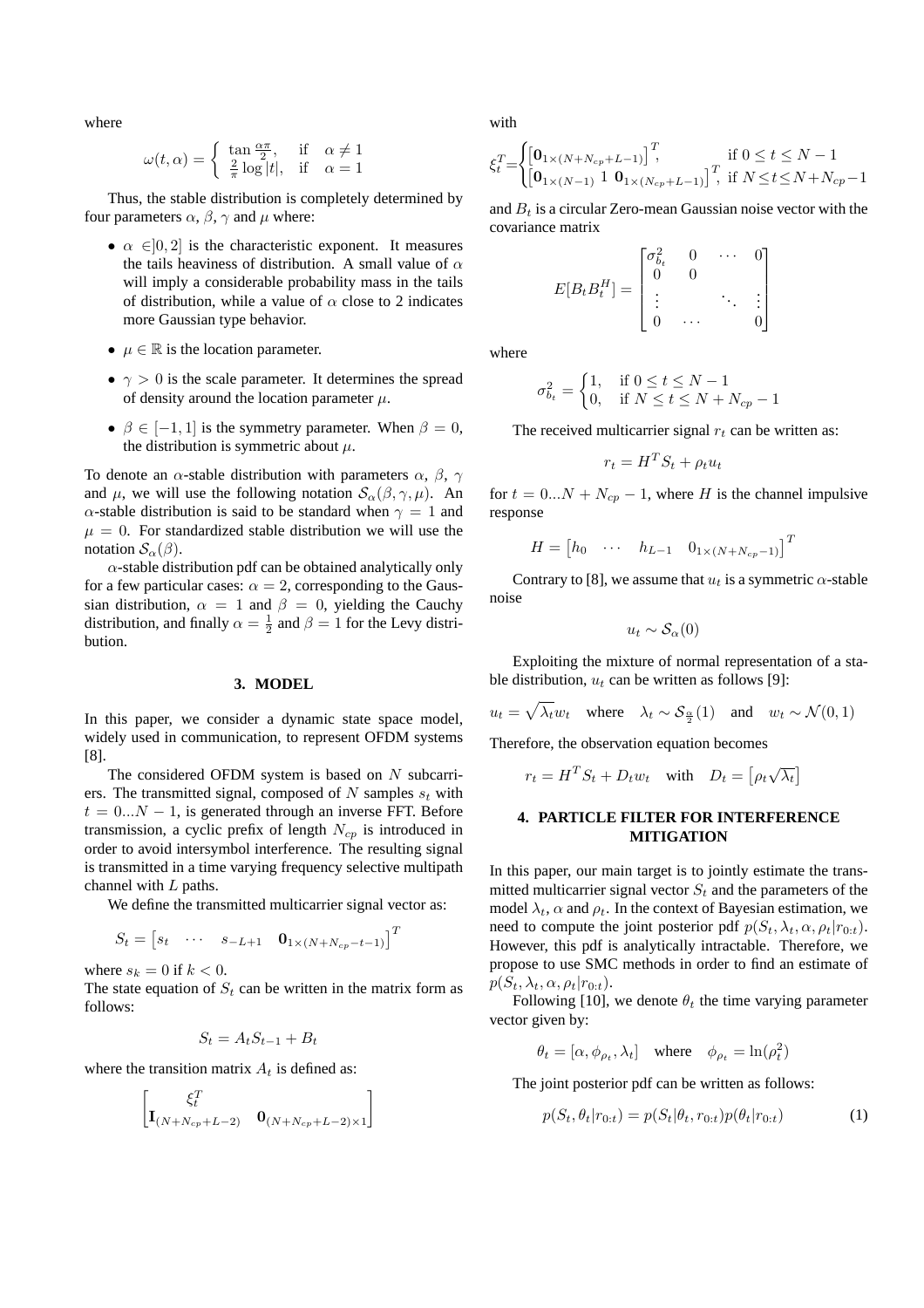In the previous expression, the first probability density can be computed analytically using the Kalman filter (KF). Since, conditionally on  $\theta_t$ , our model is linear and Gaussian. The probability  $p(S_t | \theta_t, r_{0:t})$  can be written as follows:

$$
p(S_t | \theta_t, r_{0:t}) = \mathcal{N}(m_{t|t}, P_{t|t})
$$
\n<sup>(2)</sup>

where  $m_{t|t}$  and  $P_{t|t}$  are computed using a KF.

The second probability density is intractable and is approximated by a PF [11]:

$$
p(\theta_t|r_{0:t}) \approx \sum_{i=1}^{M} \omega_t^{(i)} \delta_{\theta_t^{(i)}}(\theta_t)
$$
 (3)

where  $\omega_t^{(i)}$  is the normalized weight associated to the ith particle.

Thus, we obtain the following estimate of the joint posterior pdf:

$$
p(S_t, \theta_t | r_{0:t}) \approx \sum_{i=1}^{M} p(S_t | \theta_t^{(i)}, r_{0:t}) \omega_t^{(i)} \delta_{\theta_t^{(i)}}(\theta_t)
$$

Like in [10], the importance function is then chosen as:

$$
p(\theta_t|\theta_{t-1}) = p(\alpha_t|\alpha_{t-1})p(\phi_{\rho_t}|\phi_{\rho_{t-1}})p(\lambda_t)
$$
 (4)

where

$$
\begin{array}{ll} p(\phi_{\rho_t}|\phi_{\rho_{t-1}}) \sim \mathcal{N}(\phi_{\rho_{t-1}}, \delta_{\phi_{\rho}}^2) & p(\phi_{\rho_0}) \sim \mathcal{N}(0, \delta_{\phi_{\rho_0}}^2) \\ p(\lambda_t) \sim \mathcal{S}_{\frac{\alpha}{2}}(1) & \end{array}
$$

Our PF has to deal with the estimation of the static parameter  $\alpha$ . However, this intensifies the degeneracy problem. Considering this lack, we adopt the approach of artificial parameter evolution described in [11, 10]. Nevertheless, the main problem of this approach is the information loss. In [11], the authors propose a method, to remediate to this gap, based on sampling the updated values of the static parameter from a kernel smoothed density. Using this method helped to define the conditional density evolution of  $\alpha$  as:

$$
p(\alpha_{t+1}|\alpha_t) \sim \mathcal{N}(\alpha_{t+1}|d\alpha_t + (1-d)\bar{\alpha}_t, h^2 \sigma_t^2)
$$

with

$$
h^2=1-d^2=1-\left(\frac{3\delta-1}{2\delta}\right)^2
$$

where  $\bar{\alpha}_t$  and  $\sigma_t^2$  are respectively the mean and the variance matrix of the Monte Carlo approximation of  $p(\alpha|r_{0:t})$  and  $\delta$ is a discount factor in  $[0, 1]$ .

Weights are then updated according to:

$$
\tilde{\omega}_t^{(i)} \propto \tilde{\omega}_{t-1}^{(i)} p(r_t | \theta_t^{(i)}, r_{t-1}) \tag{5}
$$

with

$$
p(r_t | \theta_t^{(i)}, r_{t-1}) = \mathcal{N}(r_t, H^T m_{t|t-1}^{(i)}, G_t^{(i)})
$$

where  $G_t^{(i)}$  is the innovation covariance matrix from the KF.

Finally, the proposed PF for interference mitigation is summarized in Algorithm 1:

initialization for 
$$
i \leftarrow 1
$$
 to  $M$  do

\n $\begin{aligned}\n &\omega_0^{(i)} = \frac{1}{M}; \\
&\text{end} \\
&\text{for } i \leftarrow 2 \text{ to } N \text{ do} \\
&\text{for } i \leftarrow 1 \text{ to } M \text{ do} \\
&\text{Sample } \theta_t^{(i)} \text{ using (4)}; \\
&\text{Update } m_{t|t}^{(i)} \text{ and } P_{t|t}^{(i)} \text{ using KF}; \\
&\text{Evaluate the weights using (5)}; \\
&\text{end} \\
&\text{Normalize the weights };\n &\text{if } N_{eff} < \frac{M}{3} \text{ then Resampling step; \\
&\text{Evaluate } \hat{S}_t, \hat{\rho}_t \text{ and } \hat{\alpha}_t;\n \end{aligned}$ 

**Algorithm 1:** PF for interference mitigation algorithm

#### **5. SIMULATIONS**

In order to validate our approach, various experiments have been carried out. We have considered the following system parameters: an OFDM system with  $N = 64$  subcarriers, a cyclic prefix of  $N_{cp} = 8$  samples and a multipath channel with  $L = 4$  paths. Both real and imaginary part of the transmitted multicarrier signal have been generated from a Gaussian distribution  $\mathcal{N}(0, \frac{1}{2})$  [8]. The proposed PF has been implemented with 100 particles. Parameters  $\delta_{\phi_{\rho}}^2$  and  $\delta_{\phi_{\rho_0}}^2$  are respectively set to 0.0005 and 0.5. We fixed the discount factor  $\delta$  to 0.95 [11].

At first, the algorithm performance is studied with a multicarrier signal corrupted by a symmetric  $\alpha$ -stable noise with  $SNR = 10$ . The related parameters are set to:  $\alpha = 1.6$ ,  $\mu = 0$  and  $\gamma = 1$ . Results are illustrated in the different plots of Fig. 1. The evolution of the estimated  $\alpha$  and  $\rho_t$  are respectively depicted in Fig. 1.(a) and Fig. 1.(b). We remark that, after some iterations, the estimated parameters start displaying the same trajectory as their actual counterparts. Curves in



**Fig. 1**. The estimation of the model parameters and the multicarrier signal for  $\alpha = 1.6$  and  $SNR = 10$ .

Fig. 1.(c) show the estimated multicarrier signal as well as the